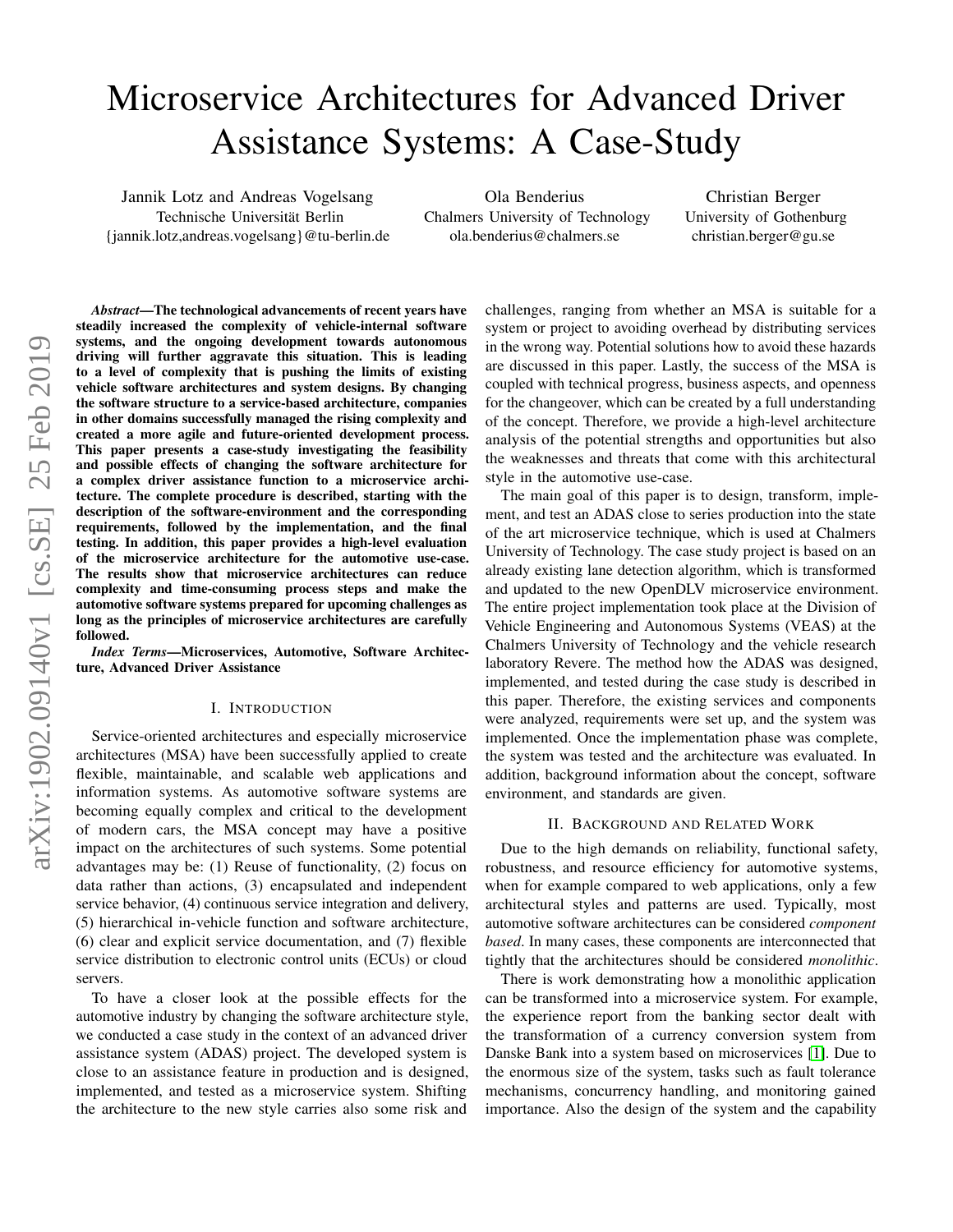to manage all services was a challenging task during the casestudy.

The software environment and workflow that is used during our case-study is based on the developments and results from Berger *et al.* [\[2\]](#page-7-1). Benderius *et al.* [\[3\]](#page-7-2) have shown that OpenDLV in combination with Docker are a well suited software environment for a successful microservice deployment for vehicles and autonomous driving.

An alternative development environment is described by Kugele *et al.* [\[4\]](#page-7-3). In their work, the throughput of the OpenDDS software middleware is evaluated. Furthermore, a formal mapping of services of the data distribution service (DDS) and a case-study about fail-operational behavior are described. The paper concludes that the used SOA technique in combination with DCPS is suitable for the automotive industry, but some points regarding safety, certification, and security could not be clarified. Kugele *et al.* point out that a commercial version of DDS could solve these problems. Also, DDS in combination with the Docker platform is a suitable development method in an agile work environment.

Another publish-subscribe middleware called Chromosome and a centralized platform architecture for automotive applications, called Race, have similarities with the above approach and with this work [\[5\]](#page-7-4). It is a central computing architecture, which is supporting *plug and play* on the software and network level.

Kugele *et al.* [\[6\]](#page-7-5) presented research challenges for a futureproof E/E architecture, which were taken into account in the case-study and theoretical considerations in this paper. In their paper, they discuss the relationship between future E/E challenges and the question of how SOA could help to overcome them based on an interview study with twelve participants at BMW. In addition, Kugele *et al.* provide a formal definition for the notion of a service in automotive software architectures.

### III. STUDY DESIGN

With our study, we aim to evaluate advantages and disadvantages of using containerized microservices to implement advanced driver assistance functions. We decided to perform this evaluation as a case study, in which we transform a lane following function as part of an existing vehicle software infrastructure and afterwards report our experiences. To do so, we performed a SWOT-analysis based on our implementation and answer the following research question:

RQ1: What are the strengths, weaknesses, opportunities, and threats of a microservice-based ADAS architecture?

Secondly, we were interested in how far best practices and anti-patterns from using microservices in other domains can be transferred to the automotive domain. Thus, we analyzed a study by Taibi and Lenarduzzi who provide a list of antipatterns on projects that are based on the MSA principle [\[7\]](#page-7-6). Their paper is based on surveys and interviews with 72 experienced microservice developers from different industries about architectural smells, bad-practice, and anti-patterns. We

reflect this list of bad smells based on our study and analyze which bad smells are also relevant for automotive systems.

## RQ2: What are architectural smells that need to be considered in a microservice architecture for ADAS?

In the following section, we first report on the developed case, the environment, in which it has been realized, and how we implemented the microservices.

### IV. STUDY EXECUTION: AN MSA-BASED LANE FOLLOWING FUNCTION

#### *A. Study Object*

The idea behind this paper is to transform an ADAS towards a microservice architecture. The system should be close to a system that could be used in production vehicles. With this intention, possible advantages, disadvantages, and characteristic of the MSA should be determined. A lane following system is chosen, the modification and redesign is promising to provide the desired view of the MSA technology. The core task of the system is to detect and follow lanes on a normal road with street boundaries, where two lines are marking the current lane. Based on the detected lanes, the system is able to calculate a trajectory consisting of points, which are located in the center of the lane. This is also the preferred trajectory the car will follow. To realize this, steering and acceleration requests are sent with the help of a proxy representative service via messages on the regular controller area network (CAN) vehicle bus. The resulting signals are then processed by all addressed ECUs. There is no difference whether those signals are created by the driver or a system.

#### *B. Study Environment and Constraints*

The case study implementation took place at the Division of Vehicle Engineering and Autonomous Systems (VEAS) at Chalmers University of Technology and the vehicle research laboratory Revere. The implementation was subject to some constraints that were predefined by the study environment, as described below.

*1) OpenDLV and the libcluon Middleware:* OpenDLV is a modern microservice-based software ecosystem for self-driving vehicles. The microservice based software framework is open source and is designed to support the development, testing, and deployment of functions that are needed for autonomous systems such as ground vehicles and vessels. OpenDLV handles the hardware communication, sensor fusion, and provides safety as well as other functionality essential to autonomous systems. The OpenDLV standard message set (SMS) standardizes the communication in the OpenDLV framework by decoupling the high-level application logic from the low-level device drivers through well defined interfaces. OpenDLV is built using the libcluon library<sup>[1](#page-1-0)</sup>, which is the first and only single-file, headeronly middleware for distributed systems.

<span id="page-1-0"></span><sup>1</sup>http://github.com/chrberger/libcluon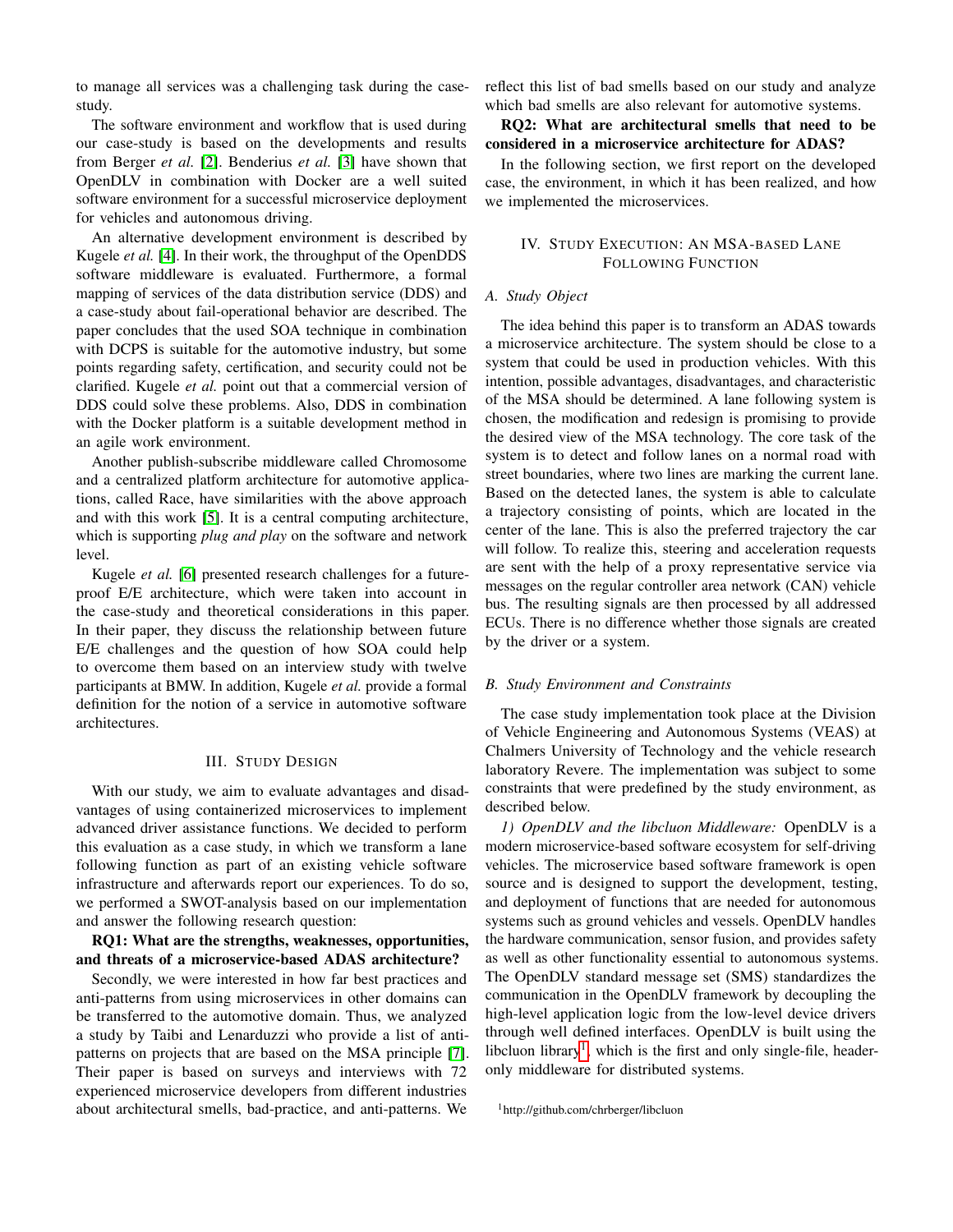*2) Docker:* The open-source platform for container-based virtualization provides a series of tools for packaging, orchestration, and shipping of images. Docker provides an isolated run-time environment, where users do not need deeper technical knowledge about underlying levels such as device nodes, dependendent 3rd-party libraries, or further relevant software artifacts required to successfully execute an application. Furthermore, a public repository and cloud service, called Docker Hub, allows every user to access, share, and download usable images. The service also allows users to register externally triggered user-defined and containerized jobs that can be used in an automated way to build, test, and deploy software.

Complex microservice systems are mostly composed of multiple encapsulated services in distributed containers. With the help of the *docker-compose* tool such multi-container applications can be defined, configured, run, and monitored throughout their entire life-cycle. All required images are collected and specified in a YAML-formatted docker-compose file. Finally, a single command is sufficient to start or stop the complete system.

*3) Alpine Linux and the Linux Kernel Patch PREEMPT\_RT:* Alpine Linux is a Linux distribution that has the main focus on simplicity, security, and resource efficiency. Hence, it is well fitted for images that are operating in embedded systems. With the help of Alpine Linux a fully functional Docker image with all necessary tools and libraries included typically result in a size of only 3–8 MB. The Preempt RT kernel patch allows time critical processes to interrupt lower prioritized processes at any time and to occupy all resources to ensure that the timing constraints will be met. In addition, the patch allows to lock specific resources for sensitive processes. It ensures that no lower prioritized process can utilize the needed resources simultaneously. Real-time patched Linux kernels are well tested and can be found in many embedded systems in different application areas.

#### *C. Study Implementation*

The system implements a lane following function, which is already used at the vehicle laboratory Revere, realized with the use of the open source library for computer vision and machine learning, OpenCV. Fig. [1](#page-2-0) illustrates the design of the lane following driver assistance function. The dashed arrows represent communication via the APIs, while the solid arrows represent physical connections. The component *shared image* shows exemplary parameters that are needed to exchange data via a shared-memory. More details about the system and the used microservices, which are shown in the figure as blue boxes, are presented hereafter.

The camera proxy microservice: The camera proxy microservice connects with any selected OpenCV accessible camera device. It is responsible for the data input of the system and delivers a video stream enriched with necessary metadata such as timestamps and sender id. In a production-ready system, the camera would likely be accessed via an internal vehicle bus. In this experimental set-up however, an Ethernet network



<span id="page-2-0"></span>Fig. 1. Architecture of the lane following system

camera is used, which is accessible via the on-board Ethernet network built into the experimental platform Volvo XC90. According to the microservice principles, any camera can be used as long as the input format, resolution, and update rates are supported. The camera name, the name of the shared memory section, the resolution, and other parameters have to be given as command line arguments when starting the microservice.

The camera service updates the shared memory when a new frame is captured, and any consumer service may momentarily lock and copy the data to local memory for further processing. If the frame rate of the producer is faster than any consumer, the consumer will simply lock and copy data as soon as ready (i.e. processing will run at a slower rate, but will not affect the rate of the producer), and if the consumer is faster it will simply wait for data as the shared memory lock is blocking.

The lane detection microservice: The fundamental lane detection algorithm was realized as a student project at the Chalmers University of Technology. Later on, the algorithm was tuned and used at the Chalmers Revere laboratory in different projects. In our case study, we further transformed and adapted the algorithm to run as a microservice with OpenDLV as the software environment. The algorithm uses different image processing methods from the OpenCV library such as the Canny edge detection, intensity thresholds, and the Hough transformations in order to detect lanes.

For the case study, we had to apply many changes to the image processing function. Several parts had to be changed due to recent changes in OpenDLV and libcluon, including datatype conversions, OpenDLV SMS compliance, timestamping, and initialization operations. During testing and tuning, relevant parameters are given as command line arguments through the Docker-compose file. The return parameter of the image processing algorithm are center points for the lane which should be followed and are located between the detected road markings or road edges. This data is transmitted through UDP multicast, which is the default transmission method of libcluon. The message specification is part of the OpenDLV SMS.

The lane follower microservice: The lane follower microservice calculates the steering angle and the acceleration request given the current perceptual state of the vehicle, determined by using the center points of the detected lane from the lane detection microservice. The lane follower is also checking the validity of the detected lanes by comparing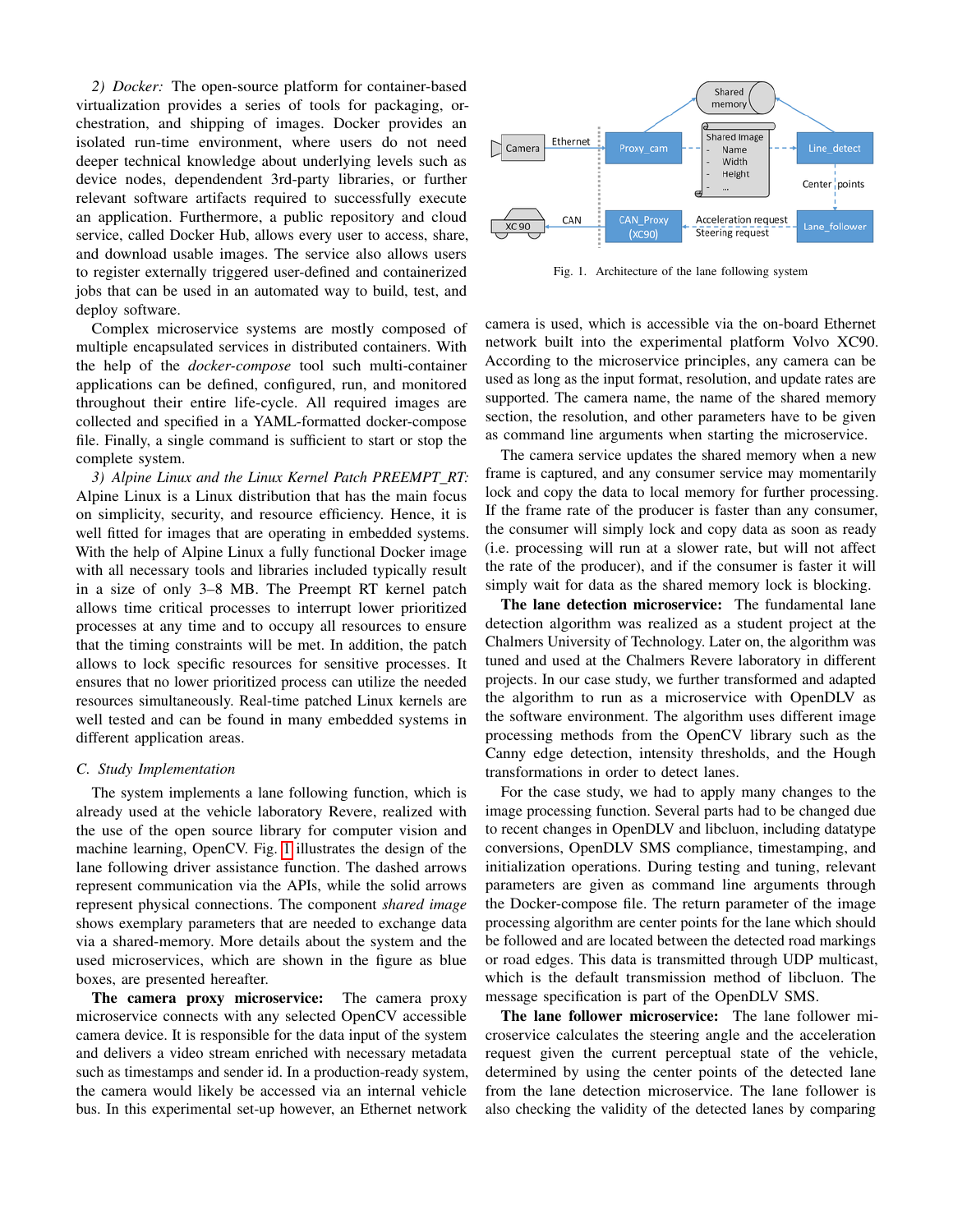<span id="page-3-0"></span>TABLE I SUMMARY OF THE EVALUATION PRESENTED AS A SWOT-MATRIX

| <b>Strengths</b>                                  | <b>Weaknesses</b>        |
|---------------------------------------------------|--------------------------|
| Modularity and reuse                              | Shifting complexity      |
| Scalability                                       | Change of team structure |
| Independent development, deploy-<br>ment, testing | Introduction costs       |
| <b>Opportunities</b>                              | <b>Threats</b>           |
| Shorter time to market                            | Smells and anti-pattern  |
| Mastering rising complexity                       | Security                 |
| Reduced dependency errors                         | Technology backlog       |
| Redundant system deployment                       |                          |

timestamps of messages at different sections. This safety query could inform the driver and switch off the system as soon as the images are no longer available on time. The actuation request messages sent from the lane follower microservice is part of the OpenDLV SMS, and is standardized between vehicles and vehicle types allowing for microservice reusability between platforms.

The CAN proxy microservice: The CAN proxy microservice is the connection between the high-level OpenDLV software components and the low-level software layers of the hardware platform. The requests for steering and acceleration are converted to CAN-messages and sent on the associated bus combined with other essential information and parameters. All necessary ECUs, which are part of the powertrain and steering system, are addressed by message identifiers. The ECUs process the incoming data and calculate new states. The computed state consist of different request which are executed by the corresponding vehicle actuators. These requests and messages do not differ from the regular operating state, in which they are controlled by a human driver. Therefore, the signals can be processed the same way down the line.

# V. STUDY RESULTS

## *A. RQ1: Strengths, Weaknesses, Opportunities, and Threats*

We evaluate our implementation based on a SWOT analysis. Table [I](#page-3-0) provides an overview of the aspects that we detail in the following:

*1) Strengths:* Modularity and Reuse One of the core characteristics of microservices leads directly to one of the most valuable strengths. Since microservices are containerized and communicate only via messages or through specified APIs, the underlying hardware is secondary. In addition, each service can be combined as needed to create new systems or to support existing ones. Another benefit of modularity is the fact that single points of failure are easier to avoid. When the architect implements services with resilience in mind, the system is still functional if a service breaks down. Since most automotive functions are realized in layered or componentbased architecture style, this benefit is not completely new, but is further strengthened and can be simplified by the MSA. The characteristics of high modularity could also benefit the trend of vehicle features being activated and installed over the Internet.

On a technical level this is realized with standard ECUs and components, which are built into every production vehicle from scratch. Through downloading and installing the software and adding this component to the overall vehicle system, the feature will be activated. The electric car manufacturer Tesla is already using this process to add new or delayed features to cars already sold. Because of the small size, clearly defined APIs, and the resulting modularity, microservices are a good match to cover the software part of this process.

Scalability Cloud computing, big data processing, and artificial intelligence are becoming increasingly important within vehicle systems. Due to the amount of data or poor network quality however, not all of this operation can be processed externally. For this reason, it would be desirable to have unused computing resources on demand. To achieve this, it would be necessary for the software to be able to adapt to the needs of both the vehicle and the driver, especially in the event of bottlenecks. For this purpose, containerized microservices could be cloned automatically and distributed to ECUs, which are not fully utilized. For this task, a load balancing unit could be integrated into the system with little effort. Containerization makes it possible to clone a Docker image and call the additional service from the Docker-compose file without further modifications. The scalability was also proven during the vehicle test. For this purpose, the lane detection service was cloned and both containers were executed simultaneously. The same method can also be applied to the external back-end, where individual services can be scaled up or down depending on the system load. The strength of scalability leads to a higher degree of utilization of the available resources, which results in cost savings.

Independent development, deployment, and testing In an MSA, each service can be developed and deployed by independent teams. Since the deployment units are smaller and independent from each other, every service can be built, tested, and deployed without affecting the system in place. In addition, containerized microservices offer the possibility to compare different versions of a service, by simply using the same input data and by monitoring the output. Another benefit of small software modules is that parts of the deployment workflow could be automated, versioned, and again developed independently of other services, which leads to a faster integration of software functions or updates. This strength was also validated during the case study. Existing services could easily be accessed via the Revere source code repository, while other services could be changed and developed independently. In addition, it was possible to test different versions of the individual services without having to apply major changes to the overall system structure.

*2) Weaknesses:* Shifting complexity: One problem often found by changing the software architecture to microservices according to different experience reports is that complexity shifts from module-level to a higher level [\[1\]](#page-7-0). The challenge of creating, controlling, and monitoring the system is increasing. The larger the number of individual services active in a system, the more complicated it is to keep track. In addition, the test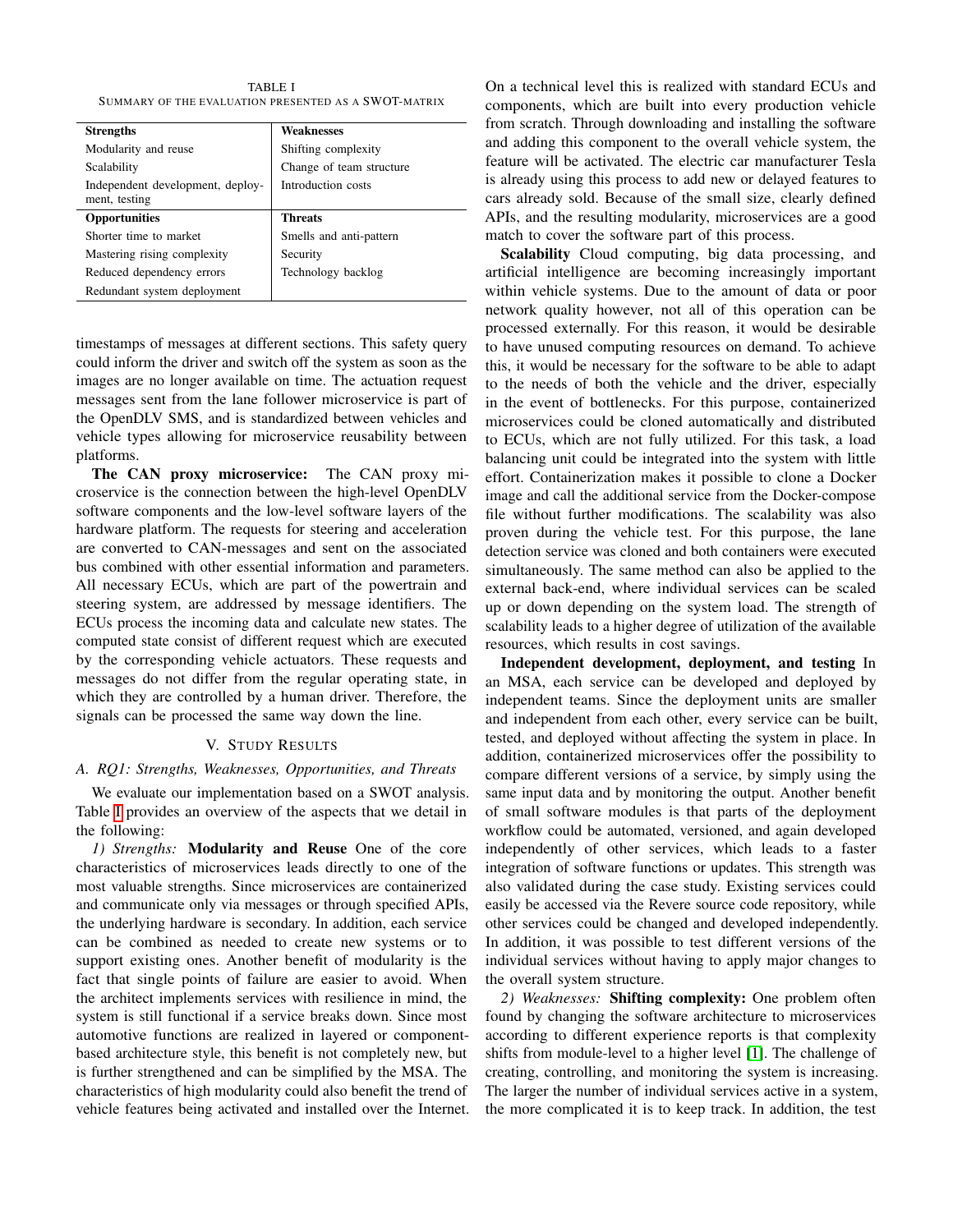complexity shifts, since services are smaller and contain only a sub-task which leads to simpler module tests. In addition, comparing the output with the same input data makes it easier to test different versions of a module. On the other hand, however, it is much more challenging to test the interaction between dozens of services at the integration or system test level. In summary, the complexity is shifting from the individual module complexity to a higher level, where architectural design, interaction between services, and monitoring takes place [\[8\]](#page-7-7).

Change of team structure: Old business structures must be changed to enable successful service development. This is typically a major challenge for most established car manufactures. Structures and responsibilities are usually divided according to the technical vehicle domains up to board level. This division was created in the past, when a clear separation was still possible. Furthermore, project management, supplier contracts, and budget planning are based on these structures. If restructuring is only partial or is still directed to the domains, the MSA will not be able to take advantage of the benefits. It needs freedom of action, willpower as well as ambition in order to break these structures and make full use of the MSA advantages and to simplify inter-domain communication and accelerate development. Furthermore, a team responsible for a service must cover the entire life cycle of the product. It follows that each team needs knowledge about the entire product cycle. This structure is not common in traditional automotive software-teams and it requires courage to transform teams adapted to the microservice principles.

Introduction costs: Fundamental technology changes are usually associated with high costs. For example, microservices and containerization come along with an overhead in terms of memory consumption. Since the ECUs used for ADAS usually have to handle complex tasks, they are among the most powerful in a vehicle. However, when planning a new microservice system, it must be taken into account that MSA usually requires more memory and computing power for communication processing. In addition to the possible hardware modifications, cost of structural changes will affect manufacturing. It takes resources to restructure existing teams, contracts, and business structures. Furthermore, since the MSA advise that teams cover the entire product cycle, the resulting cost can no longer be directly allocated to the conventional cost centers. This could lead to an MSA system style to be more expensive in the beginning. The majority of these costs are attributable to the introduction, personnel training, and restructuring.

*3) Opportunities:* Shorter time to market As mentioned above in the introduction, it is the time to market to be shortened to keep track with innovations and competitors. Customers are no longer satisfied with only experiencing a new vehicle functions or a new software system when purchasing a new vehicle generation. Since microservices are modular, they provide optimal conditions for simplified and accelerated update procedure. The prerequisite for this is that the vehicle is equipped with over-the-air update functionality and connection to the Internet.

Reduced dependency errors In most vehicle software architectures, such as component-based architectures, there is a multitude of dependencies between functions and subfunctions. This is however not only in contrast to the intention to design internal vehicle systems as modular as possible, but is also very error-prone, since changes to a sub-function can have effects on other elements. Vogelsang and Fuhrmann discussed this problem [\[9\]](#page-7-8), showing that the high degree of dependency leads to that a function developer is only aware of about 50% of the dependencies. While this is also a problem for microservice architectures, there are already available solutions developed and applied even at the scale of, for example, Netflix and Spotify.

Master rising complexity of inter-domain systems The case study has shown the procedure to split the function complexity among services. The result is an ADAS that consists of four domain-independent microservices. Each service has a fixed task that corresponds to a capability. In a monolithic approach, the entire function would have been handled in one large component. Even if the system had been implemented with a component-based architecture, there would be strong dependencies between the different sub-components. Thus, the complexity of the inter-domain basic function was significantly reduced with the MSA.

Redundant system deployment Autonomous driving includes a high number of safety critical systems. Even when a subsystem of a function like steering or braking fails, the vehicle has to be able to manage the situation without risking the life of the passenger or other road users. Microservices provide an opportunity to clone the relevant services to an identical hardware to detect deviations and errors. A logic component can then decide, which alternative is more trustworthy and can ensure continued system operation.

*4) Threats:* Microservice smells and anti-patterns When MSAs are used, they should be checked for sub-optimal design and potential sources of undesired behavior, so called architectural smells. These smells may lead to increased need of resources and in worst case could lead to the failure of the entire project. This could pose a threat to the new architecture, especially in pilot projects, which are often used to demonstrate the potential and feasibility of new technologies.

Security Since the system is more loosely coupled and composed of many services with many open interfaces, the surface for attacks is increasing. In traditional architectures, architects and developers had to secure systems, which consisted of only a few elements. It is different with systems that are created with the component-based architecture, where it also occurs that a system consists of many components. Since components are units of functionality and not containerized, they are, however, generally more tightly coupled [\[10\]](#page-7-9). In both cases, it is comparatively easier to keep track of the entries for a possible attack. On the other hand, however, when a component within a traditionally designed system breaks down through an attack, it is very likely that the whole functionality collapses. This scenario can be mitigated by the MSA by using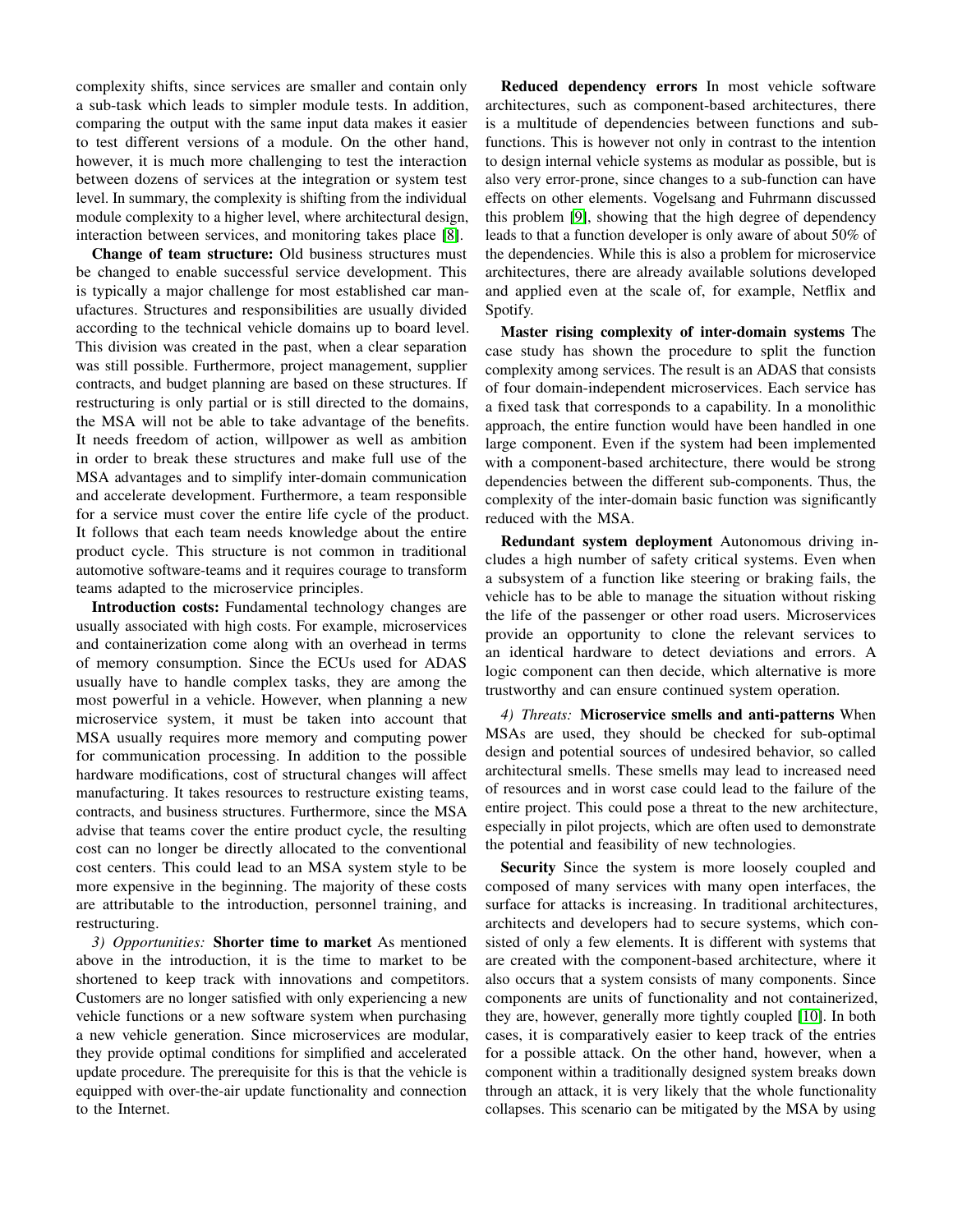TABLE II SMELLS

<span id="page-5-0"></span>

| Smell<br>Relevant for<br>automotive   |  |
|---------------------------------------|--|
|                                       |  |
| Hard-coded endpoints<br>no            |  |
| ESB usage<br>no                       |  |
| Not having an API gateway<br>no       |  |
| Too many standards<br>no              |  |
| Cyclic dependency<br>yes              |  |
| Wrong cuts<br>yes                     |  |
| Shared persistency<br>yes             |  |
| API versioning<br>yes                 |  |
| Inappropriate service intimacy<br>yes |  |
| Shared libraries<br>yes               |  |
| Microservice greedy<br>yes            |  |

the architecture, every developer has to be more conscious of security and being aware of attack scenarios.

Technological backlog To unlock its advantages, the MSA depends on further developments and introducing of supporting technologies. The main drivers thereby are Ethernet for the internal data transfer, the fifth generation (5G) of cellular mobile communications for external data exchange, and more powerful ECUs. Vehicles need to exchange an ever-growing amount of data to update the internal software, release bug-fixes, process data, and provide vehicle-to-everything (V2X) connectivity. Hence, communication channels with high data throughput and area-wide network expansions are necessary. In addition, high-speed data exchange is required as some information must be transmitted in real-time. Driven by the entry of computing power-consuming image processing, pattern recognition, and other AI functionality, ECU hardware becomes more powerful nowadays. This trend will extend to other domains in the future. Since the memory or computing overhead of the architecture is low compared to functions such as image processing or AI functionality, software architectures with overhead benefit from this progress and it becomes easier for the architect to use a service-based software architecture. However, without the simultaneous development and broad introduction of these technologies into series production, MSA will not be able to exploit all advantages. The effort for changing the architecture style would probably not be worth it.

## *B. RQ2: Architectural Smells*

Taibi and Lenarduzzi provide a list of anti-patterns in projects that are based on the MSA principle [\[7\]](#page-7-6). Their paper is based on surveys and interviews with 72 experienced microservice developers from different industries about architectural smells, bad practice, and anti-patterns. The identified microservice smells are not completely applicable to automotive software or embedded systems. Table [II](#page-5-0) provides an overview of the smells and whether they also applied to the case discussed here.

Hard-Coded Endpoints: This smell occurs if hard-coded IP addresses are used to connect microservices. This smell did not apply to our case study because the technical infrastructure in vehicles differs from web or information systems. In both setups, messages are transferred via signals over communication systems. The difference is in the method of message transfer. Most automotive systems use broadcasting as the method for transferring messages. This means, to execute the required command, every message is provided with an identifier to address the corresponding ECU and is sent to all ECUs. Then, each microcontroller decides depending on the identifier, whether the message is processed or dropped. In web or information systems, direct message with hard-coded IP addresses and ports can be used. Since mostly broadcast messages are used in automotive systems, hard-coded endpoints rarely occur.

ESB Usage: This smell occurs if microservices communicate via an enterprise service bus (ESB). An ESB is a communication method between mutually interacting software applications. The ESB is providing a central place where services, application, and resources can be connected. Due to the automotive specific ECU distribution and communication mechanism (broadcasting), it would require an enormous amount of effort to integrate such a central controller. Besides that, it would be a single point of failure component. For this reason, this smell does not need to be taken into account.

Not having an API Gateway: The data needed by consumers is usually different from the data provided by the various APIs of each service. In a worst case scenario, the service consumers would communicate directly with different microservices, increasing the complexity of the system and decreasing its ease of maintenance. An API gateway is the entry point for all clients and is handling all requests. This makes it easier to orchestrate, monitor, and secure the system. Automotive companies will face with this problem less as most hardware components and interfaces associated therewith have already been determined at the planning stage of the vehicle. In addition, manufacturers have more decision-making power over the devices they use within the car, which leads to the fact that the variety of access types and devices is smaller than in the web domain. Furthermore, an API gateway is like the ESB a potential single point of failure component and will increase the system overhead concerning computing-power.

Too Many Standards: This smell occurs if different development languages, protocols, frameworks, and the like are used. Due to strict definitions, standards, and requirements during the development of a vehicle, the scenario is very limited. Furthermore, microservice frameworks such as OpenDLV often provide basic conditions and rules for the planning and design of a system. Especially for safety critical systems, this smell is not very relevant.

Wrong Cuts: This smell occurs if microservices are split based on technical layers (e.g. presentation, business, and data layers) instead of business capabilities. As a result, wrong separation of concerns and increased data-splitting complexity occurs. The prospected solution to that is to perform a clear analysis of business processes and the need for resources.

The capabilities in the car industry are mostly separated along domains, for example: Powertrain, chassis, comfort, entertainment systems, etc. Embedded systems that run in just one of those domains should barely suffer from this problem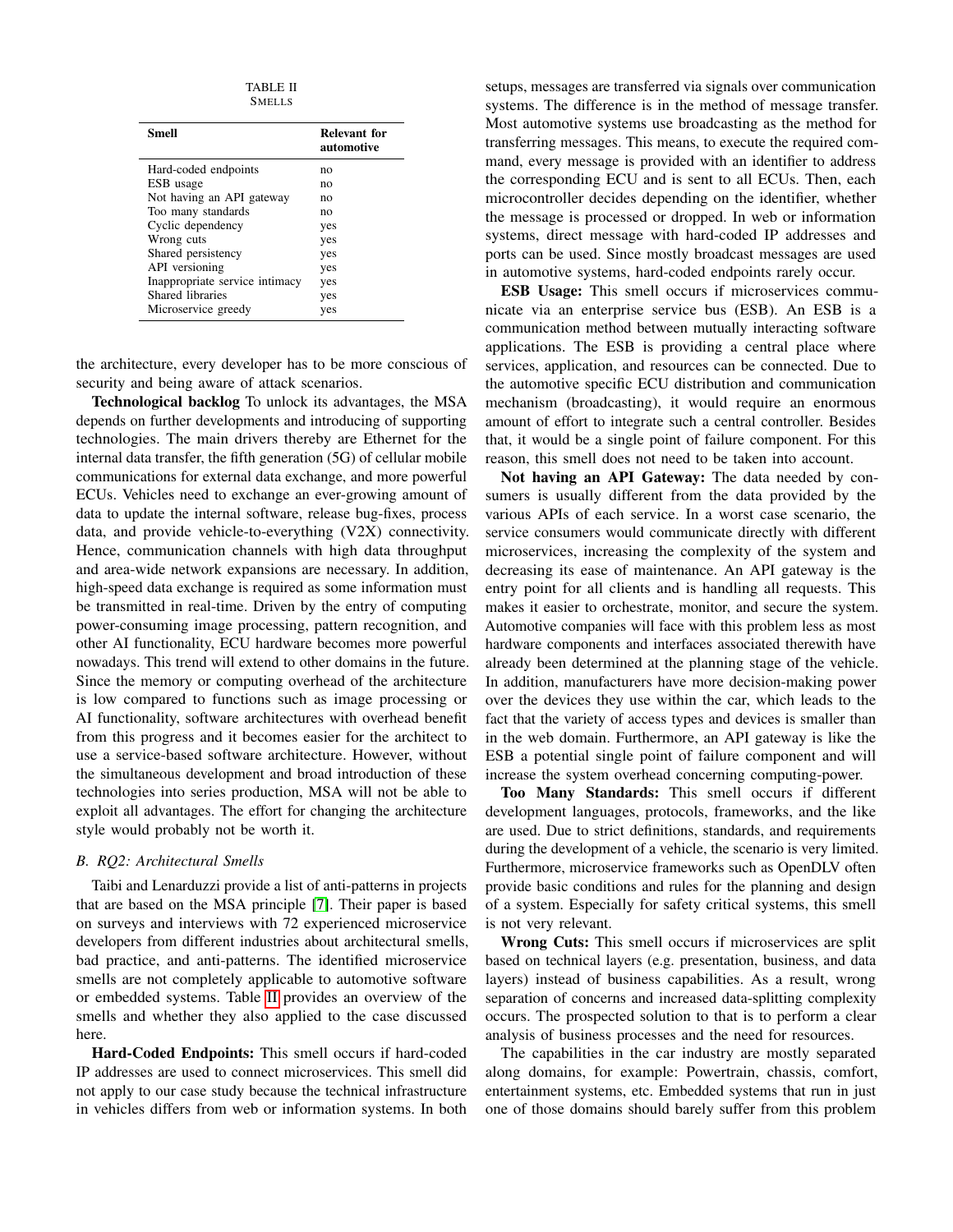because responsibilities are clearly separated. In addition, the teams are mostly independent and, except for data exchange, no cross-functionality is required. This clear separation is becoming increasingly blurred, so a new challenge is that functions are increasingly being distributed across domain boundaries. For this type of functions, it is important to split the responsibilities within the departments, according to the capability, to reduce potential complexity and error sources. Cross-domain communication and team structures are needed to ensure that a team can work autonomously and is able to focus on the value of the system. Traditional team borders and responsibilities have to be softened and reassembled to make the microservice approach successful in the vehicle industry. For projects like our case study, competences from different research domains need to be grouped together. The first services can be assigned to the perception area followed by the logical part, in which the image-processing takes place. In the end, action services receive the commands and transfer them into state changes of the vehicle. This processing chain can only be successfully implemented and deployed when the work is independent from other projects and with clear responsibilities according to capabilities.

Cyclic Dependency: This smell occurs if a cyclic chain of calls between microservices exists. Microservices involved in a cyclic dependency are difficult to spot at first place and hard to maintain or to reuse in isolation. A solution is to refine the cycles according to their shape and apply the API gateway pattern.

Due to the reasons mentioned above at the point *not having an API gateway*, to use an API gateway is not an optimal option to prevent this smell in vehicle-systems. This relation between modules exists also in other software architectures and can usually be avoided by a smart and well thought through system architecture and design. For instance, by trying to analyze the data flow, possible cycles could be detected and refined. This smell is well known at Revere and is prevented by trying to design the system in such a way that a directed flow is always clearly identifiable. Moreover, a cyclic loop is prevented at Revere by the requirement that a microservice should never receive its own message.

Shared Persistency: This smell occurs if different microservices access the same relational database. In the worst case, different services access the same entities of the same relational database. This smell results in strong coupling between microservices connected to the same data, reducing team and service independence. There are three possible solutions to this smell: (1) use independent databases for each service, (2) use a shared database with a set of private tables for each service that can be accessed by only that service, or (3) use a private database schema for each service.

Mainly due to cost pressure in the automotive domain, it is not always possible to give each microservice its own storage data-space. It must be carefully considered in which case a common data-space could be used. On the other hand, a separated and private data area could give advantages to highly safety-critical systems. A service may be cloned

multiple times or just scaled and split on several ECUs with own databases. In addition, the processing power of ECUs, especially in inter-domain functions, is constantly rising. All these individual requirements lead to the fact that the proposed solutions cannot be assigned completely and have to be adapted partly for the automotive sector. To summarize, the system components, which could lead to the shared persistency antipattern, have to be reviewed strictly during the system design phase and after coupling of microservices. For the case-study at Revere, the shared-memory technique with a lock mechanism is used to reduce a potential risk of this microservice smell. Since the Volvo XC90 is a test vehicle, it is well-resourced with additionally computing power. Thus, a possible resource constraint played a subordinate role in the case study.

Shared Libraries: This smell occurs if different microservices share libraries. In this case, microservices are tightly coupled, leading to a loss of independence between them. Moreover, teams need to coordinate with each other when they need to modify the shared library. There are two possible solutions: (1) accept the redundancy that increases the dependency among teams, or (2) extract the library to a new shared service that can be deployed and developed independently by the connected microservices.

For this smell, both solutions are transferable and should be considered in exceptional circumstances, for example, in data-space critical environments. However, solution 1 should be considered even more carefully as the shared library could result in a single point of failure. In the worst case, this means that a faulty library can have negative effects on several services and subsystems. In addition, the Docker environment advises that each container should be as independent and self-contained as possible. By fully integrating the required libraries into each independent Docker image, we avoided shared libraries during our case-study.

API versioning: This smell occurs if APIs are not semantically versioned. In case of new versions of non-semantically versioned APIs, API consumers may face connection issues. For example, the returning data might be different or might need to be called differently. Therefore, APIs need to be semantically versioned to allow services to know whether they are communicating with the right version of the service or whether they need to adapt to a new contract.

The Revere team is using Git as a tool for version control, and the Git commit hash key is used to keep track of the code version. This key is also used in the Docker image tag to achieve traceability between the current version of source code and deployable software bundle which also includes the APIversion. This naming procedure also improves the overview for frequent testing and for comparing different versions. To integrate the lane detection system into the existing Revere code base, the procedure for version control was adopted for the case-study.

Inappropriate Service Intimacy: This smell occurs if a microservice keeps on connecting to private data from other services instead of dealing with its own data, which increases coupling between microservices or, in the worst case, might